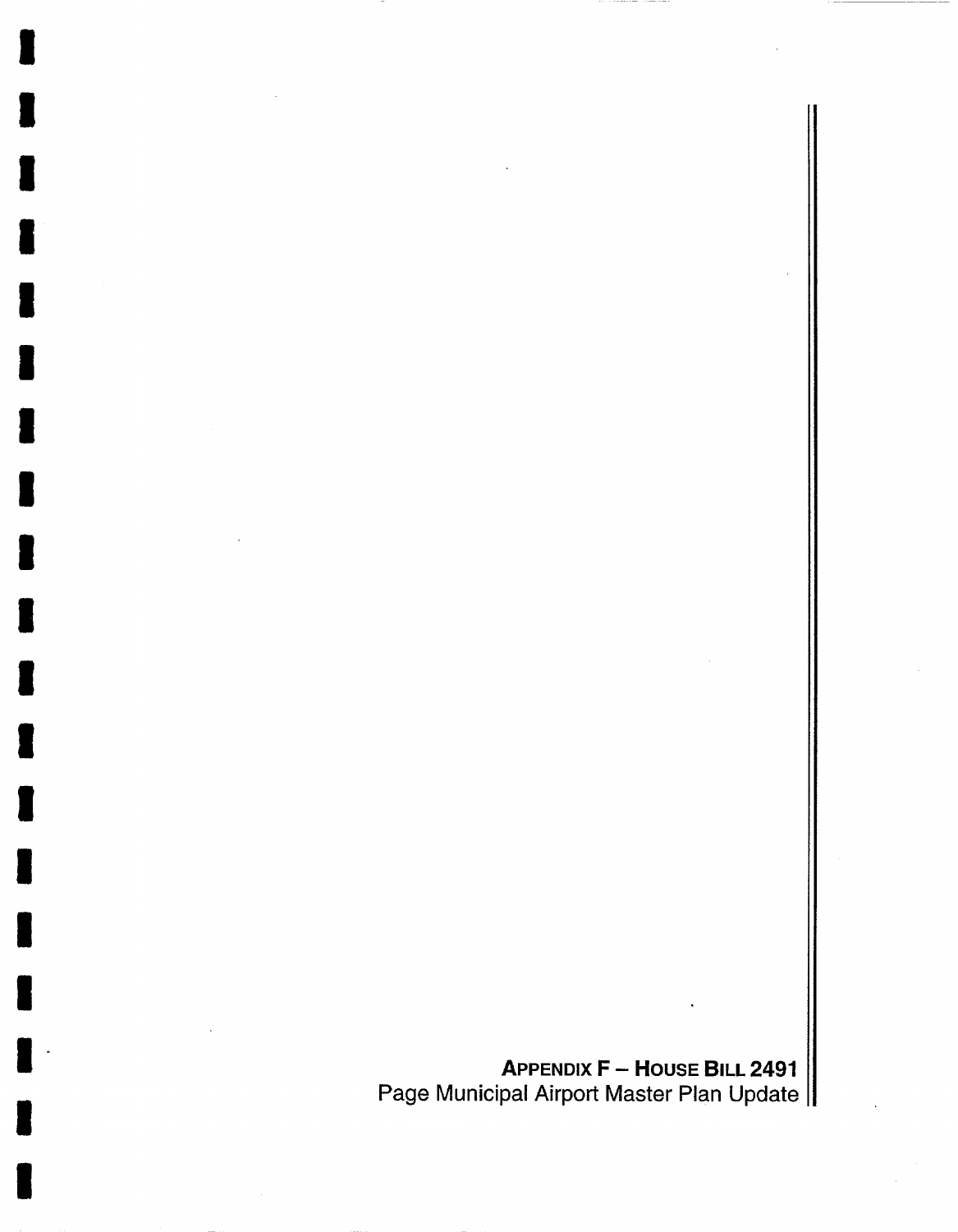## Appendix F - Description

I

I

I

I

I

I

I

I

I

I

I

I

I

I

I

I

I

I

I

This appendix includes a copy of House Bill 2491 which addresses airport influence areas as described in the Land Use Analysis section of the Airport Master Plan Update.

> Appendix F Page Municipal Airport Master Plan Update

 $\bar{\bar{z}}$